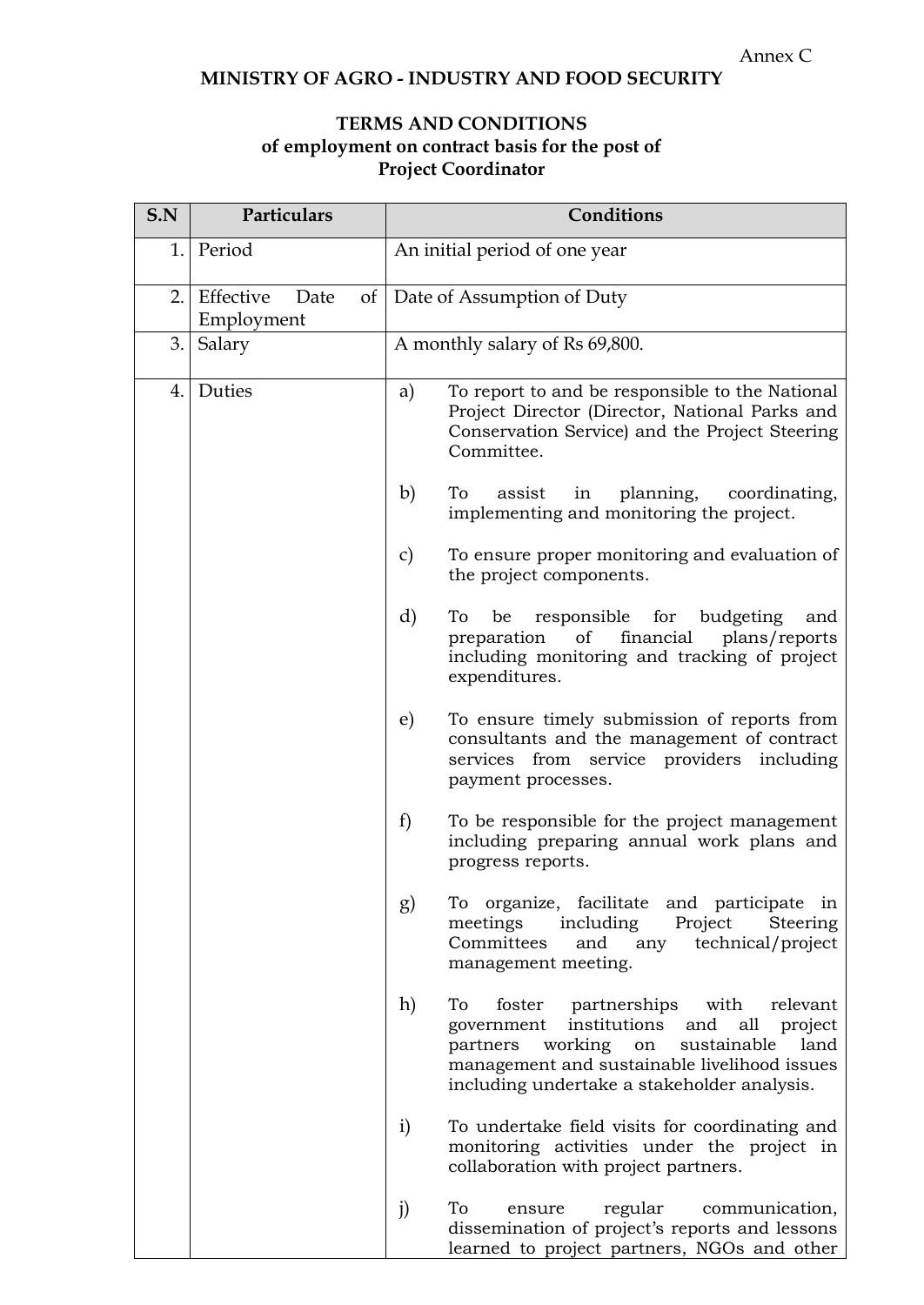|    |                                                                 | relevant stakeholders.<br>$\bf k)$<br>To supervise and coordinate the work of project<br>staff and project consultants.                                                                                                                                                                                                              |
|----|-----------------------------------------------------------------|--------------------------------------------------------------------------------------------------------------------------------------------------------------------------------------------------------------------------------------------------------------------------------------------------------------------------------------|
|    |                                                                 | 1)<br>To perform any other tasks and responsibilities<br>related to the project assigned by the Director.                                                                                                                                                                                                                            |
| 5. | Benefits/Duty<br>Car<br>Facilities<br>and<br>Free<br>Travelling | Subject to eligibility, you will benefit from -                                                                                                                                                                                                                                                                                      |
|    |                                                                 | either                                                                                                                                                                                                                                                                                                                               |
|    |                                                                 | 100% duty exemption on a car with engine capacity of<br>up to 1500 c.c or a car of higher engine capacity not<br>exceeding 1850 c.c subject to the provisions of<br>paragraph 16.2.19 of the PRB Report 2021 (Vol. 1)<br>nґ                                                                                                          |
|    |                                                                 | the payment of a monthly car allowance of Rs 3,980 in<br>lieu thereof                                                                                                                                                                                                                                                                |
|    |                                                                 | and                                                                                                                                                                                                                                                                                                                                  |
|    |                                                                 | be refunded travelling expenses as at paragraph<br>$16.2.68$ (No. 2)                                                                                                                                                                                                                                                                 |
| 6. | Option<br>be<br>to                                              | Officers on contract employment:                                                                                                                                                                                                                                                                                                     |
|    | exercised                                                       | who opt for duty exemption on a car or a<br>a)<br>monthly car allowance in lieu thereof should<br>exercise the option at the beginning of the<br>contract. The option for the car allowance, once<br>exercised, would be irrevocable for the duration<br>of the first contract but may be reviewed upon<br>renewal of your contract; |
|    |                                                                 | who have opted for the monthly car allowance<br>b)<br>in lieu of the duty exemption facilities would not<br>benefit from duty exemption until the expiry of<br>the first contract;                                                                                                                                                   |
|    |                                                                 | in case the contract of employment comes to<br>C)<br>expiry or is terminated within four years as from<br>the date of purchase of the duty exempted car,<br>the Officer should reimburse duty on a pro-rata<br>basis; and                                                                                                            |
|    |                                                                 | d)<br>a contract officer who has taken advantage of<br>exemption<br>should<br>duty<br>pay<br>on a car<br>proportionate duty if same is sold within four<br>years as from the date of its purchase and<br>reimburse outstanding loan, if any, on this car.                                                                            |
| 7. | <b>Loan Facilities</b>                                          | Loan facilities equivalent to a maximum of 21 months'<br>salary at the prevailing repo rate are granted, the loan<br>being refundable in 84 monthly instalments for the<br>first purchase of the car.                                                                                                                                |
|    |                                                                 | When applying for a loan to buy a car, you should<br>produce a bank guarantee to cover the full amount of                                                                                                                                                                                                                            |